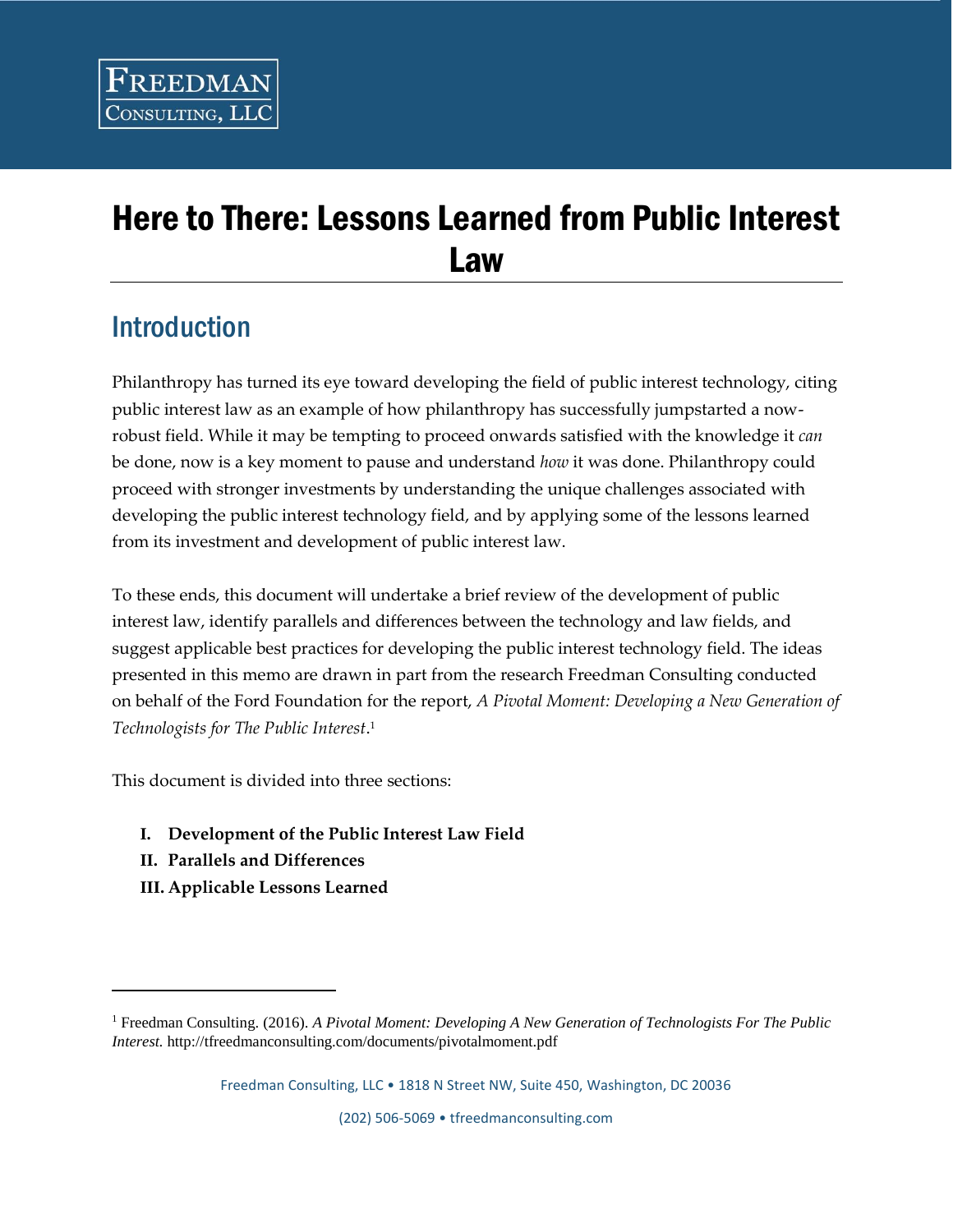## I. Development of the Public Interest Law Field

Today's public interest law field exists thanks to significant support from the Ford Foundation (Ford) in the late 1960s and early 1970s.

#### Pre-Ford Foundation Investment

Before the significant investments of Ford, the public interest law field was primarily composed of legal aid and legal defense fund models. Legal aid organizations began in the late 1800s to assist immigrants in their access to legal services and encourage assimilation, $2$  while legal defense fund organizations – founded slightly later – aimed to secure rights for disadvantaged groups through litigation. Two prominent examples of these organizations include the American Civil Liberties Union (ACLU) and the National Association for the Advancement of Colored People's Legal Defense and Educational Fund (LDF).<sup>3</sup>

#### Major Ford Foundation Investments

 $\overline{\phantom{a}}$ 

Beginning in the late 1960s, Ford began making sizable investments to develop the public interest law field. These investments included financing the production of three field-building publications: *Public Interest Law: An Economic and Institutional Analysis*; "The Public Interest Law Firm: New Voices for New Constituencies;" and *Balancing the Scales of Justice: Financing Public Interest Law in America*. These texts discussed the economic rationale behind building out public interest law,<sup>4</sup> issued several recommendations for helping the field achieve financial stability,

<sup>2</sup> Saute, Robert. (2008). *For The Poor and Disenfranchised: An Institutional and Historical Analysis of American Public Interest Law, 1876 to 1990* (Doctoral dissertation), p. 17*.* Available from GoogleBooks database. (UMI No. 329651).

<sup>3</sup> Cummings, L. Scott. (2008). The Internationalization of Public Interest Law. *Duke Law Journal, 57:891,* p. 898- 900. This type of law was really prevalent between 1900-1950 Duke Law Journal p. 898-900. http://scholarship.law.duke.edu/cgi/viewcontent.cgi?article=1347&context=dlj

<sup>4</sup> Weisbrod, B.A., Handler, J.F., & Komesar, N.K. (1978). *Public Interest Law: An Institutional Analysis*. Berkeley, CA: University of California Press.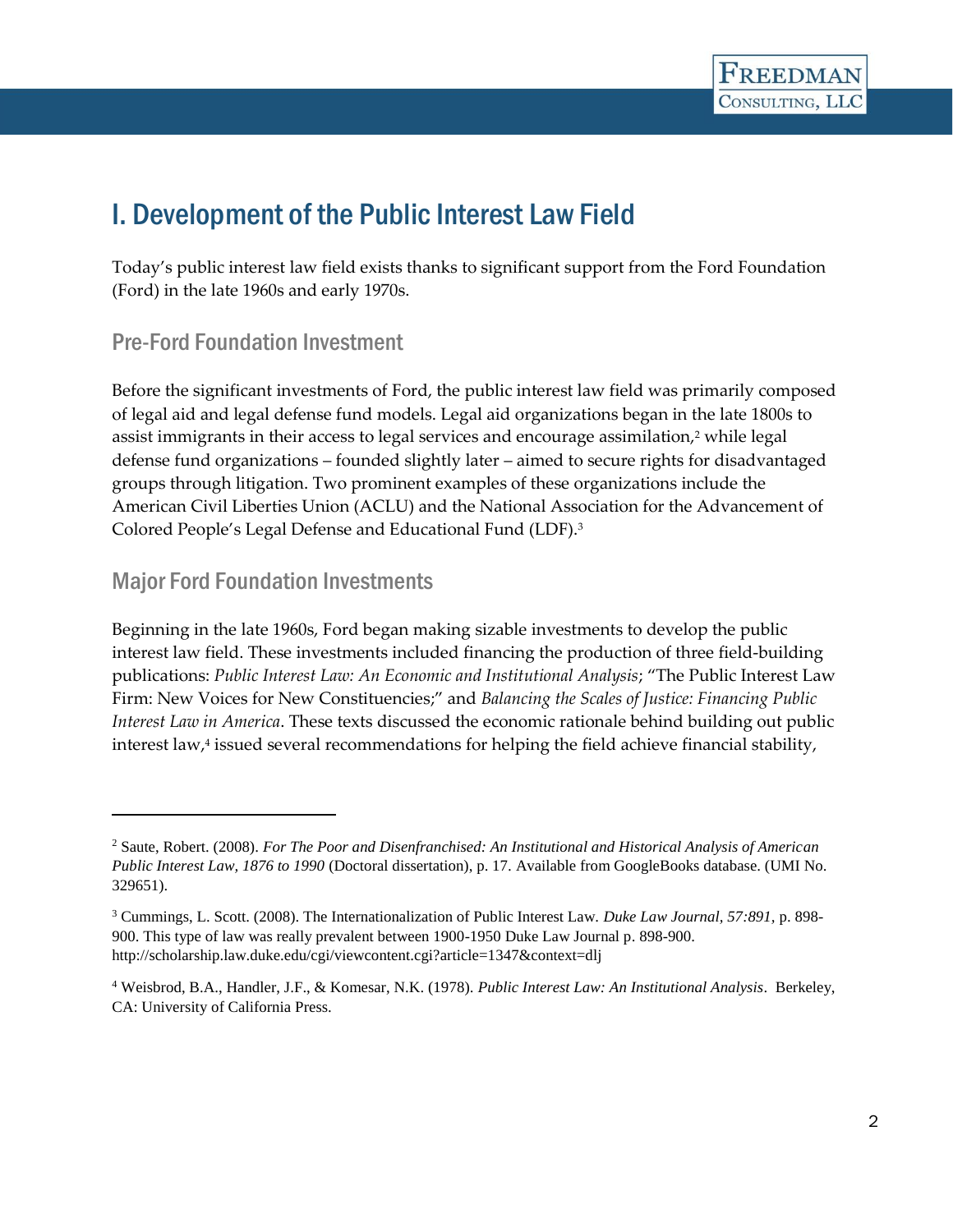and provided a thorough landscaping of the field.<sup>5</sup> According to a *University of Arkansas at Little Rock Law Review* article authored by Louise Trubek, together, these documents:

…provide[d] a well-developed vision and strategy, a new institutional form for practicing law, an expanded professional role for lawyers, a business plan for financing these firms and lawyers, and a theoretical and institutional justification for the firms  $6$ 

Moreover, the Ford Foundation made substantive direct investments in public interest law organizations and the talent pipeline. Ford founded the Mexican American Legal Defense and Educational Fund (MALDEF) and the Native American Rights Fund (NARF),<sup>7</sup> and also went on to help found six organizations, each acting on behalf of different ethnic minority groups.<sup>8</sup>

The Ford Foundation's support of public interest work in legal education programs was also significant enough to be deemed the "catalyst" for legal aid clinic programs by Harvard law professor Jeanne Charn and Berkeley law professor Jeffrey Selbin.<sup>9</sup> Ford founded the Council on Legal Education for Professional Responsibility to help ensure that law school programs were preparing students to work on behalf of the public interest, and provided grants for the

 $\overline{\phantom{a}}$ 

<sup>5</sup> Graham, Robert L. (1977). Balancing the Scales of Justice: Financing Public Interest Law in America. *Loyola University Chicago Law Journal, 8:3*, p. 666. http://lawecommons.luc.edu/luclj/vol8/iss3/10/ http://lawecommons.luc.edu/cgi/viewcontent.cgi?article=2259&context=luclj.

<sup>6</sup> Trubek, Louise G. (2011). Public Interest Law: Facing Problems of Maturity. *University of Arkansas at Little Rock Law Review, 33:4*, p. 419. http://lawrepository.ualr.edu/lawreview/vol33/iss4/4.

<sup>7</sup> Overview of Ford Foundation Support for Law Fellows, Law Clinics, and the Field of Public Interest Law. *Ford Foundation.* 

<sup>8</sup> Trubek, Louise G. (2011). Public Interest Law: Facing Problems of Maturity. *University of Arkansas at Little Rock Law Review, 33:4*, p. 418. http://lawrepository.ualr.edu/lawreview/vol33/iss4/4.

<sup>9</sup> Charn, Jeanne, Selbin, Jeffrey. (2013). The Clinic Lab Office. *Wisconsin Law Review*, *1,* p. 146-148 http://wisconsinlawreview.org/wp-content/uploads/2013/04/6-Charn-Selbin.pdf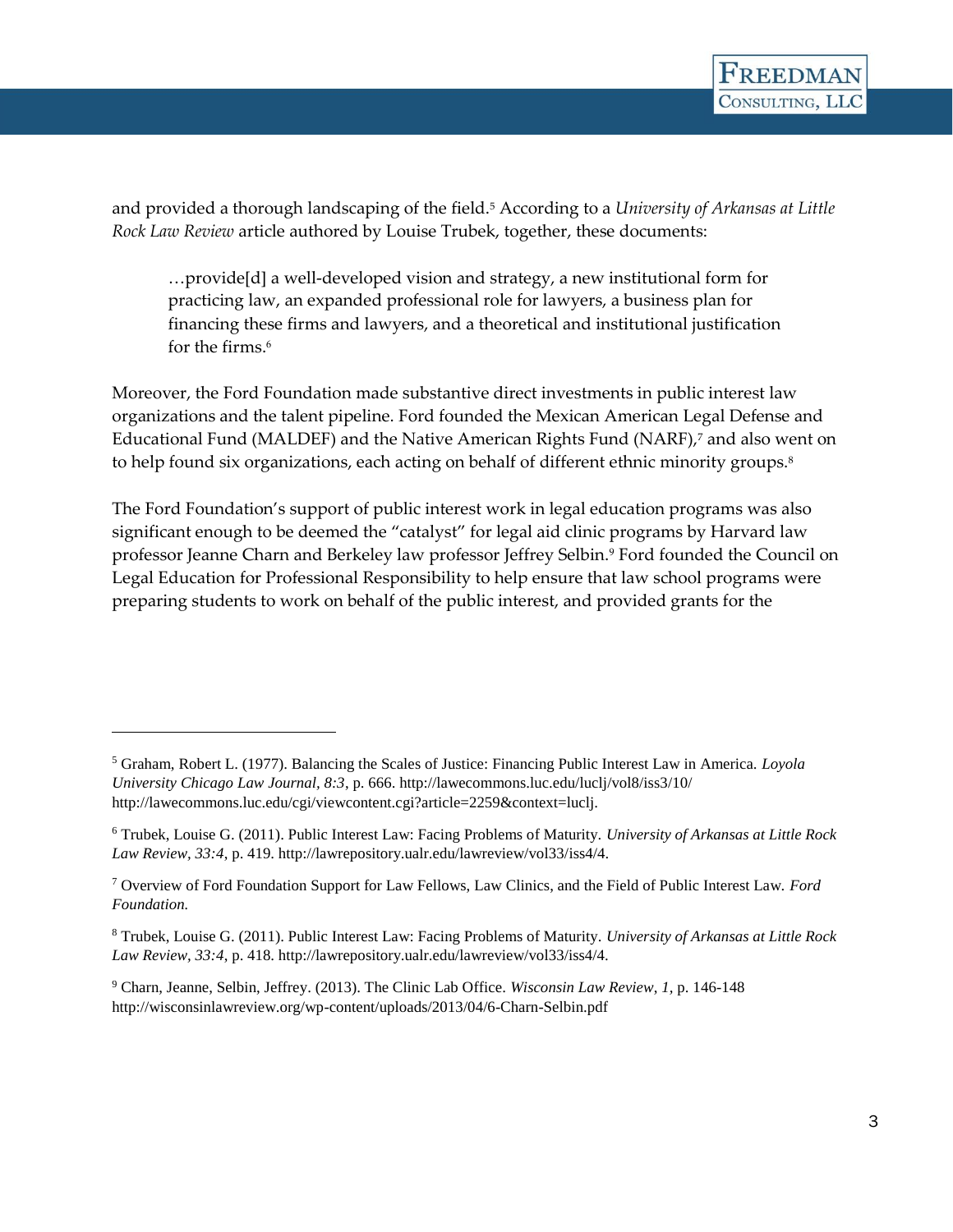founding of both law school programs and neighborhood legal clinics.<sup>10</sup> One such institution was the Institute for Public Representation at the Georgetown University Law Center.<sup>11</sup>

Concurrent with these efforts, the Ford Foundation supported pilot legal aid programs that were instrumental in the creation of the Office of Economic Opportunity's Legal Services Program.<sup>12</sup> (The Office of Economic Opportunity was created by President Johnson as part of the War on Poverty.) Not only did the Ford-supported pilots provide a model for the Legal Services Program, but several of the pilots' key leaders went on to develop the Legal Services Program.<sup>13</sup> This government program employed lawyers who aimed to spur sweeping social changes on behalf of the poor through legal action. Although the program's original mission and activities were later subverted by subsequent administrations, the Legal Services Program achieved many landmark victories on behalf of welfare recipients and tenants before its vison faded. It also projected substantive influence on prominent pieces of welfare legislation enacted during this period.<sup>14</sup>

Ford's commitment to public interest law continued beyond the late 1960s. During the late 1980s the Ford Foundation also helped establish the practice of pro-bono work within for-profit firms, providing support for the creation of the American Bar Association's (ABA) Law Firm Pro Bono Project. In a letter to the Ford Foundation, the ABA credits this program with establishing pro bono service as a "norm" within larger firms.<sup>15</sup>

l

<sup>12</sup> Houseman, Alan W. (1998). Civil Legal Assistance for the Twenty-First Century: Achieving Equal Justice for All. Yale Law & Policy Review, 1:13.

http://digitalcommons.law.yale.edu/cgi/viewcontent.cgi?article=1357&context=ylpr

<sup>13</sup> Gillette, Michael L. (2010). *Launching the War on Poverty: An Oral History.* Oxford University Press, p. 295- 296.

 $10$  Ibid.

<sup>11</sup> Overview of Ford Foundation Support for Law Fellows, Law Clinics, and the Field of Public Interest Law. *Ford Foundation.*

<sup>14</sup> Houseman, Alan W., Perle, Linda, E. (2007). *Securing Equal Justice for All: A Brief History of Civil Legal Assistance in the United States.* Center for Law and Social Policy. http://www.clasp.org/resources-andpublications/files/0158.pdf

<sup>&</sup>lt;sup>15</sup> MacMullin, Glenda L. (1995). Letter and Grant Proposal from the American Bar Association to the Ford Foundation. Grant no. 08900977.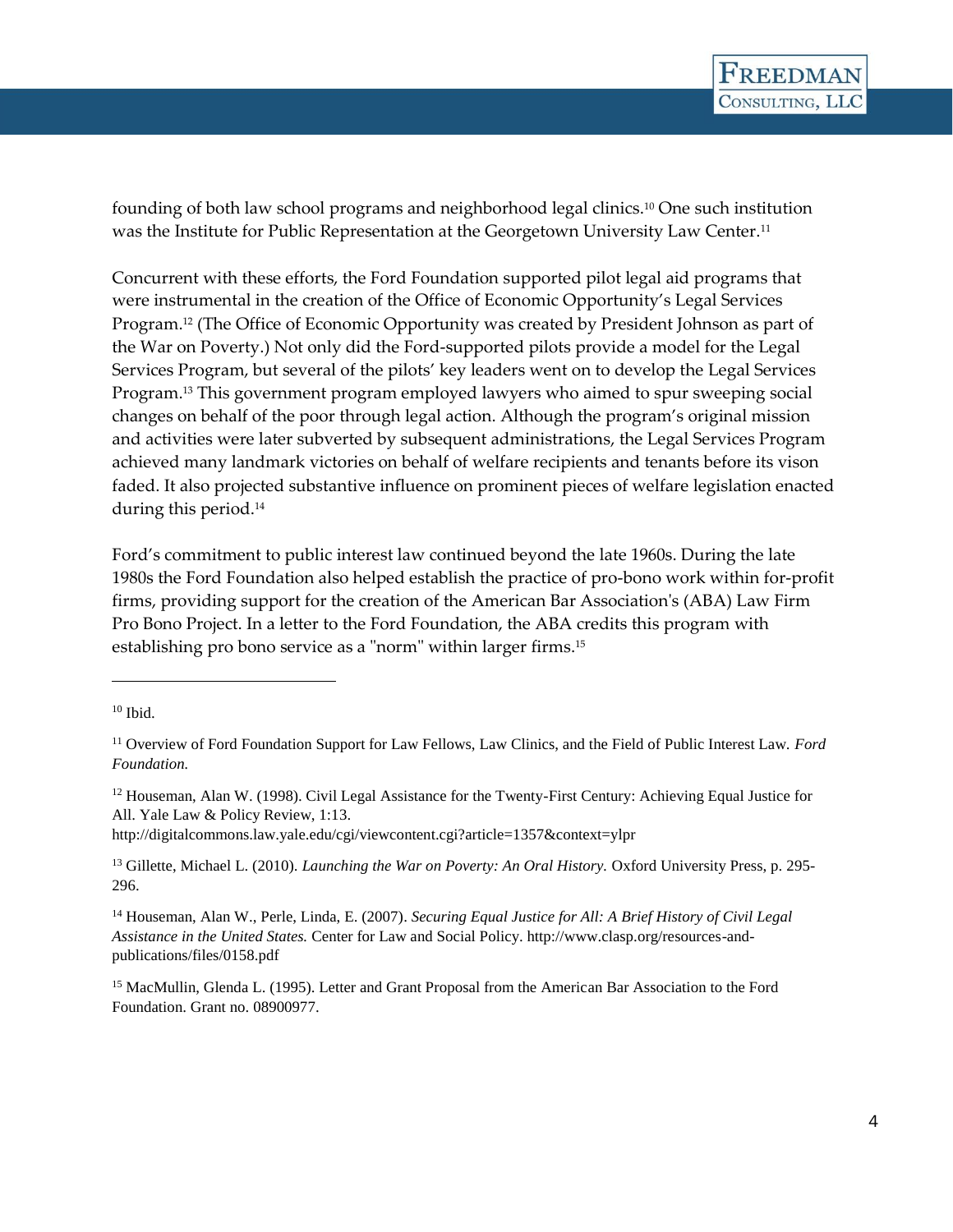#### Current State of the Field

l

Since these key investments, the public interest law field has shifted considerably. A few of the most notable changes have included the following:

- (1) A growth in the average size of public interest law organizations;
- (2) A shift from being single-issue and legal function to multi-issue and function; and
- (3) An increase in public funding.<sup>16</sup>

There are also many more organizations that undertake public interest law work. At the time of the original studies funded by Ford, there were only approximately 92 public interest law centers.<sup>17</sup> By 2000, there were over 1,000.<sup>18</sup> This number does not take into account other organizations that conduct public interest work, such as the government, law schools, and private firms. Of the full-time lawyers that offer civil legal assistance, over a quarter provide this service pro-bono. Moreover, as Trubek states, pro-bono activities have "become an important aspect of both corporate law firm practice and the provision of public interest law services for civil legal services."<sup>19</sup>

Ford has also maintained its commitment to building the field of public interest law. For example, the Ford Foundation Law School Public Interest Fellowship Program provides support for law school students from a selection of top-tier institutions to work on behalf of Ford Grantee Organizations.

<sup>16</sup> Nielsen, L.B., & Albiston, C.R. (2005). The Organization of Public Interest Practice: 1975-2004, *North Carolina Law Review 84,* p. 1593. http://scholarship.law.berkeley.edu/facpubs/1618/

<sup>17</sup> Graham, Robert L. (1977). Balancing the Scales of Justice: Financing Public Interest Law in America. *Loyola University Chicago Law Journal, 8:3*, p. 668. http://lawecommons.luc.edu/luclj/vol8/iss3/10/

<sup>18</sup> Nielsen, L.B., & Albiston, C.R. (2005). The Organization of Public Interest Practice: 1975-2004, *North Carolina Law Review 84,* p. 1605. http://scholarship.law.berkeley.edu/facpubs/1618/

<sup>19</sup> Trubek, Louise G. (2011). Public Interest Law: Facing Problems of Maturity. *University of Arkansas at Little Rock Law Review, 33:4*, p. 431. http://lawrepository.ualr.edu/lawreview/vol33/iss4/4.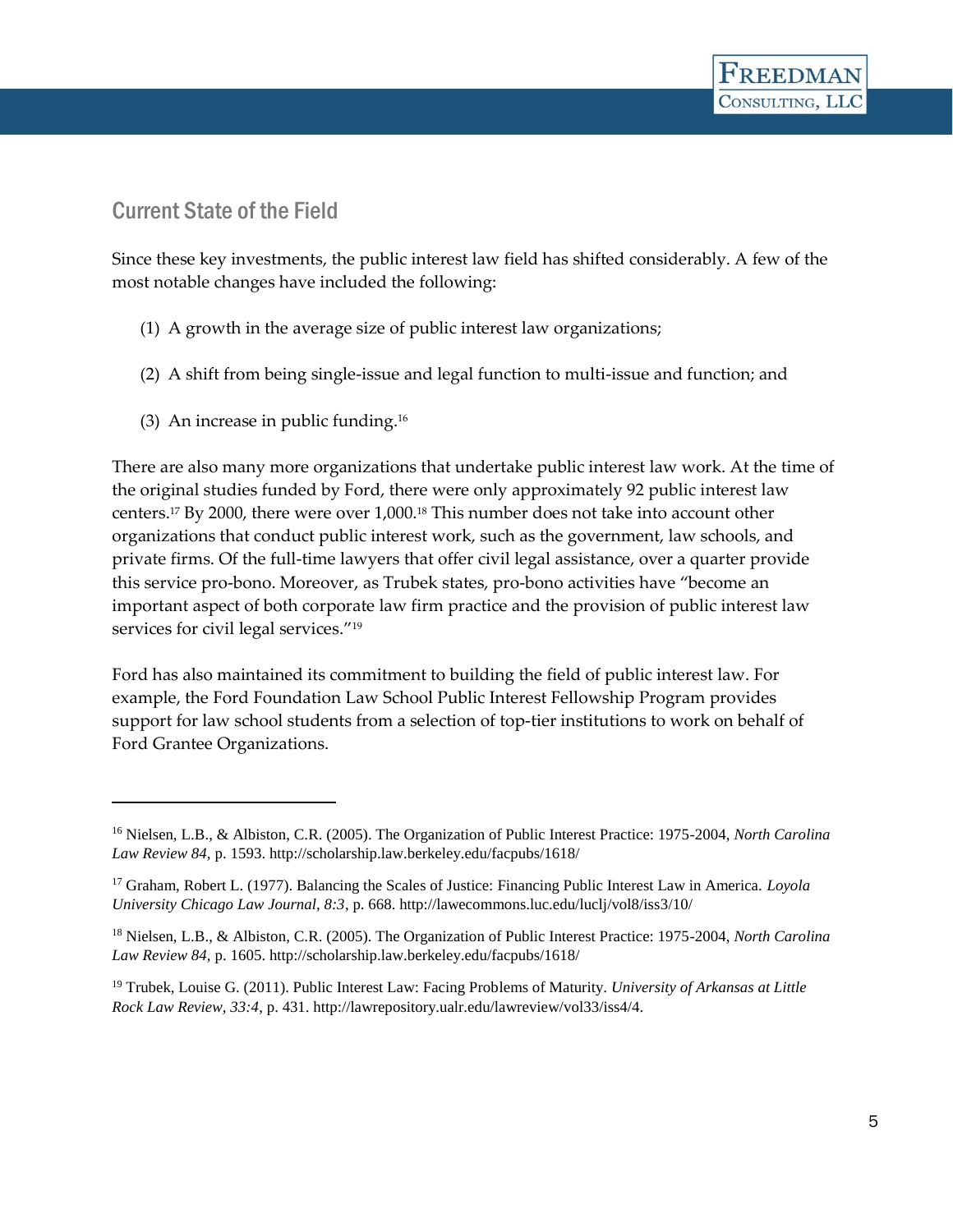# II. Parallels and Differences

Examining the parallels and differences as compared to public interest law can provide helpful insights into what best practices are most applicable for advancing the public interest technology field.

#### Parallels

- Momentum: At the time of Ford's major investments in the field of public interest law, there was already a groundswell of energy, which Ford was able to leverage (particularly the civil rights atmosphere of the  $1960s^{20}$ ). Similarly today, there is a growing public curiosity about the ways in which technology influences the lives of citizens.
- Market Failure: One rationale for investment in the public interest law field was that the market was not meeting the society's needs. Similarly, many would argue that today's market is not supplying sufficient public interest technologists.
- Funding Challenges: Demonstrating their awareness of the need for sustainable funding mechanisms for public interest law, Ford supported the research and writing of *Balancing the Scales of Justice: Financing Public Interest Law in America.* Funding considerations for public interest technology is also a topic of conversation being called for today.
- Manifold Needs within the Field: The law impacts practically every facet of our lives either directly or indirectly – and there is a great need for public-interest lawyers that specialize on a variety of topics. Likewise, technology has become ever-present throughout our lives, leaving our society needing technologists to work on behalf of the public interest in many ways.
- Lack of Diversity: The current lack of diversity within the tech sphere is welldocumented, and the law field also struggles with diversity. According to 2010 Census

<sup>20</sup> Ibid. p. 423

 $\overline{a}$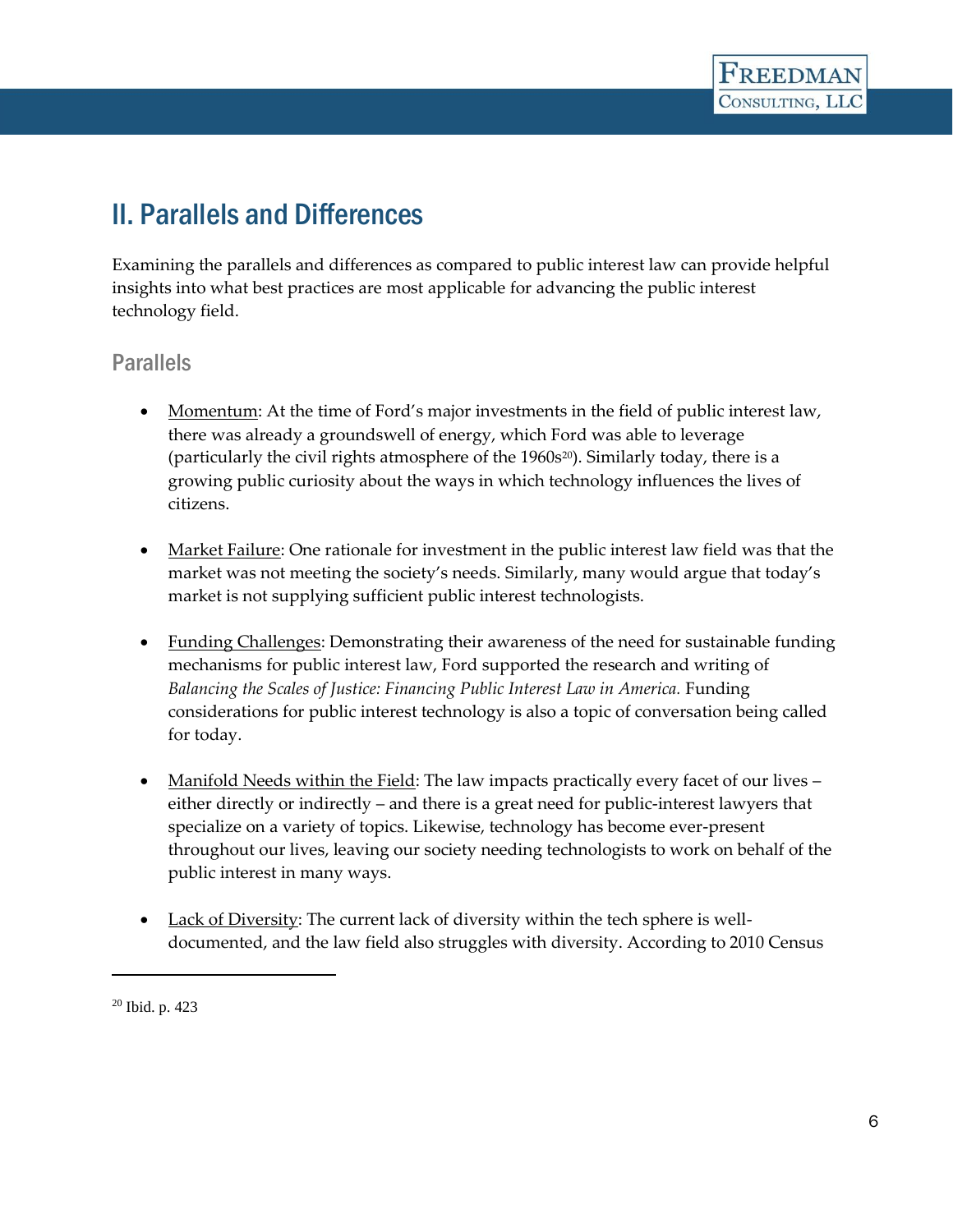data, 88.1% of lawyers identified as white, 4.8% identified as Black, and 3.7% identified as Hispanic. (However, recent JD enrollment numbers show sign of improvement, with  $24.5\%$  of students enrolled in law school identifying as minorities.)<sup>21</sup>

Desire for Meaningful Work: Law school students' desire to work on behalf of the social good began to be particularly well documented in the 1960s-1970s, coinciding both with larger social movements and the increase in educational and clinical programs that prepare students to undertake this work.<sup>22</sup> Similarly, millennials have also expressed a strong desire for meaningful work – for example, a recent study found that "meaningful work was among the three most important factors defining career success."<sup>23</sup> This aligns with our own research, in which we found no shortage of technologists excited to undertake meaningful public interest work.

#### **Differences**

 $\overline{\phantom{a}}$ 

- Professional Familiarity with Government: Those who practice in the field of law are inherently involved with the government and have a basic understanding of its role and procedures. Conversely, technologists may easily never touch government or public interest work, either in their educations or careers and do not have as deep of an understanding of the role of government and how it functions.
- Governmental Familiarity with Profession: The relationship between the professionals and the institution operates in both directions. Governments are inherently familiar with the legal profession and the work of lawyers, but many governmental organizations are far from tech savvy. During our research technologists expressed concern over governmental challenges ranging from basic technical infrastructure and bureaucratic barriers to an overall lack of understanding about the role technology can play in making government more efficient and effective. Shifting governmental culture to

<sup>21</sup> Lawyer Demographics. (2015). American Bar Association.

http://www.americanbar.org/content/dam/aba/administrative/market\_research/lawyer-demographics-tables-2015.authcheckdam.pdf

<sup>&</sup>lt;sup>22</sup> Tucker, Marna S. (1972). The Private Lawyer and Public Responsibility – The Profession's Armageddon. *Nebraska Law Review, 51:3* p. 370. http://digitalcommons.unl.edu/cgi/viewcontent.cgi?article=2391&context=nlr

<sup>23</sup> Smith, Emily Esfahani, Aaker, Jennifer L. (2013). Millenial Searchers. *New York Times.* http://www.nytimes.com/2013/12/01/opinion/sunday/millennial-searchers.html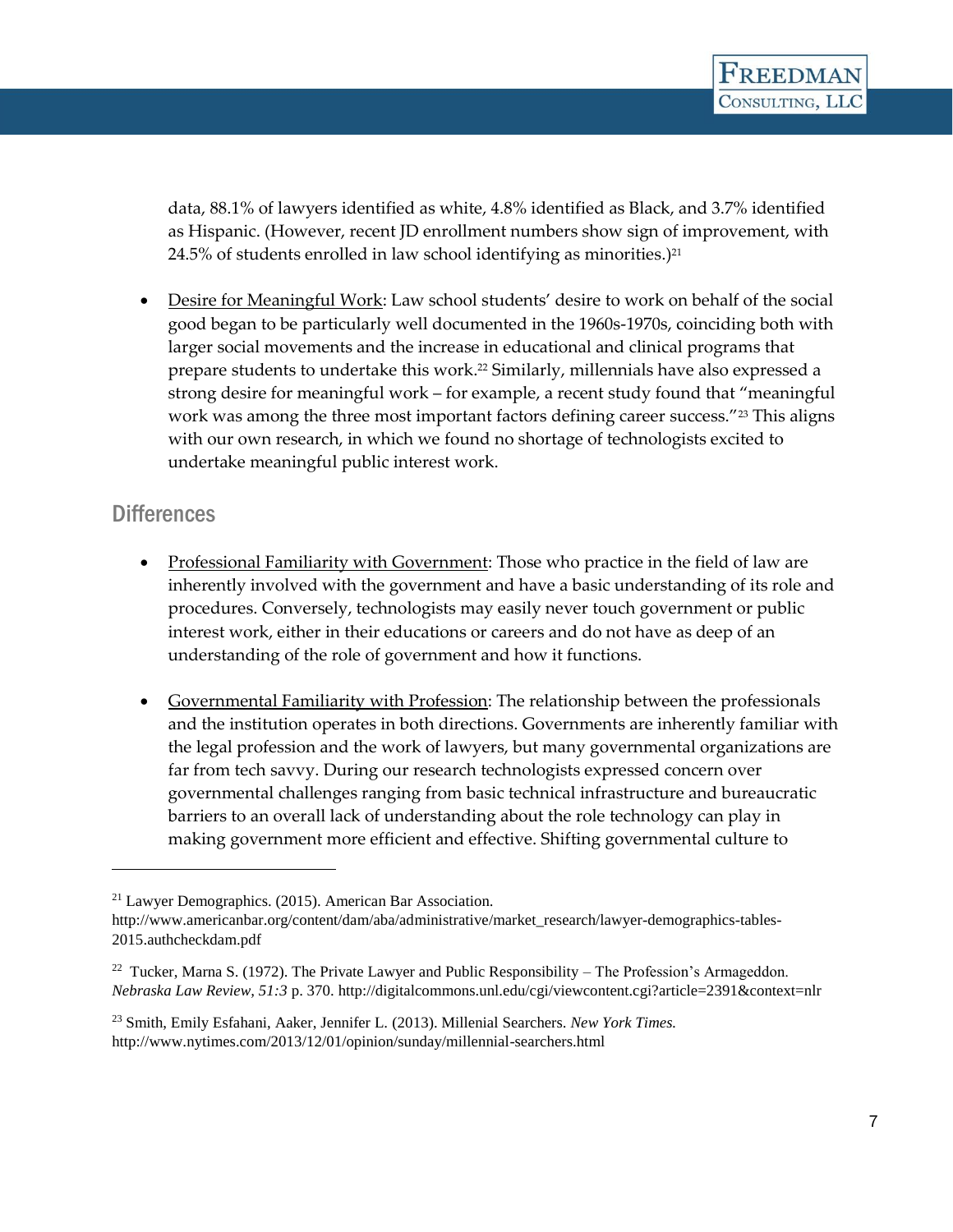become more technologist- and technology-friendly may require significant and extended effort.

- Identity and Credentialing: While there is a common understanding of what a lawyer is, no such common understanding exists for what constitutes a technologist. At least in part because of the degree required to become a lawyer, the public interest law field never had to confront this fundamental identity question that the public interest technology field must address. While credentialing efforts in the technology sector are emerging, there is no association nor standard test to definitively credential an individual as a technologist. Moreover, while the field of law has created a shared conception of what it means to work for the public interest, technologists are still shaping a unified understanding of the work of public interest technologists.
- Career Purpose: Lawyers' day-to-day work is tied to issues involving justice. Although the work of technologists is undeniably linked to important societal issues and social justice, technologists can arguably do their jobs while ignoring the broad picture.
- Ease of Transition: An entire industry has emerged to help lawyers move between private firms and into new industries with relative ease. (Literature ranging from *The Great Firm Escape: Harvard Law School's Guide to Breaking Out of Private Practice and Into Public Service*, to "6 Key Considerations When Moving from Government to Private Practice," can easily be found through an Internet search.<sup>24</sup>) However, a parallel industry has not yet developed in the technology sector. One common concern voiced by public interest technologists during our research was the challenge of moving between private and public interest organizations.
- Educational Model: There are many opportunities to expose future lawyers to public interest work through their schooling, whereas technologists can acquire their necessary skills in many ways – both in formal and informal educational settings. This may make it more challenging for public interest work to be integrated in technologists' training.

 $\overline{a}$ 

<sup>&</sup>lt;sup>24</sup> Lindsey, John. (2015). 6 Key Considerations When Moving from Government to Private Practice. Bloomberg BNA. https://bol.bna.com/6-key-considerations-when-moving-from-government-to-private-practice/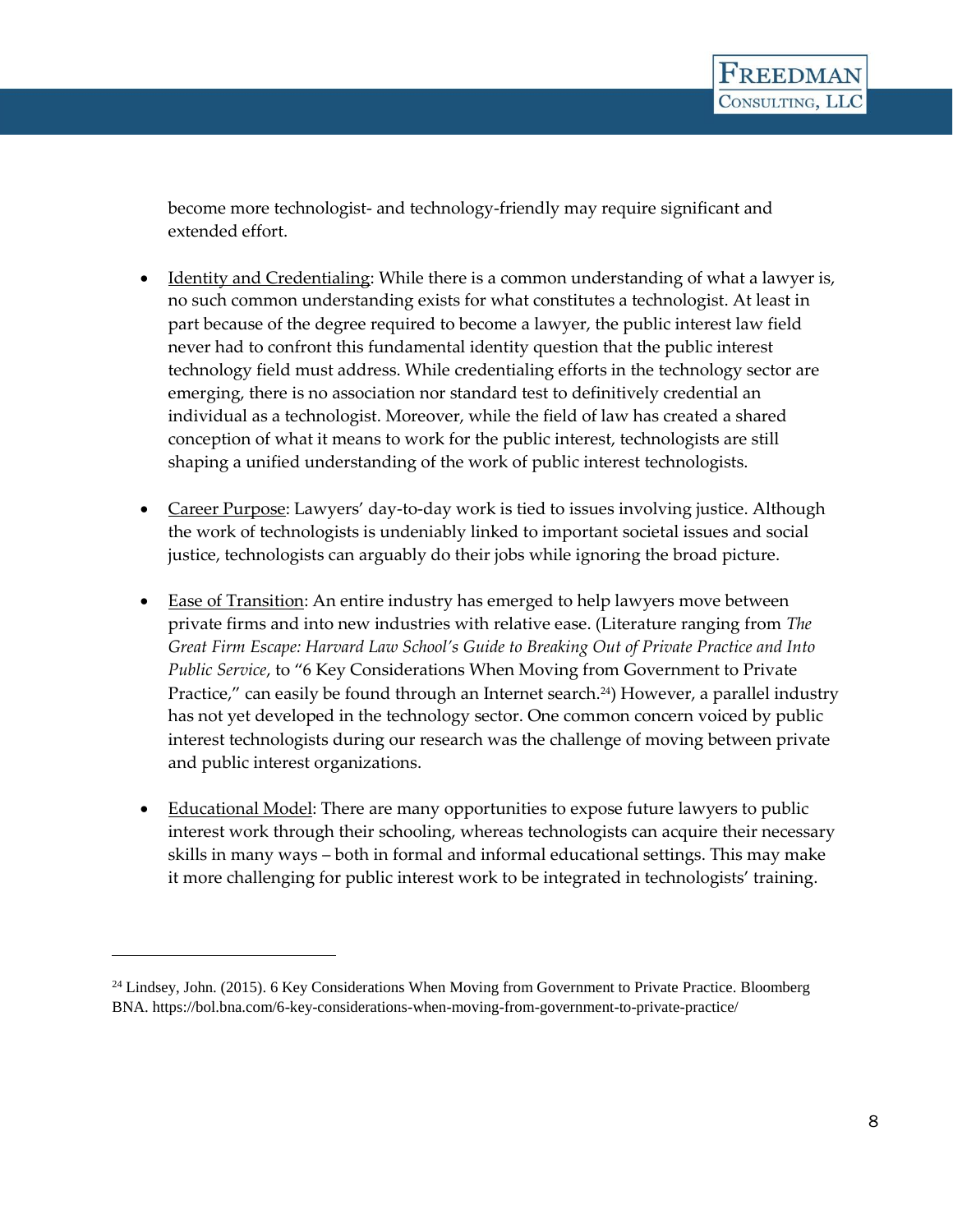• Business Model: Public interest law organizations are a prominent feature of public interest law, and even before Ford's investment in the field in the late 1960s-1970s, nearly 100 public interest law organizations existed.<sup>25</sup> In contrast, there is currently a dearth of independent public interest technologist organizations (Code for America is one of very few) and it is unclear if this independent model that is so integral to public interest law is appropriate for public interest technology.

### III. Applicable Lessons Learned

 $\overline{\phantom{a}}$ 

There are several lessons learned that public interest technology might glean from the success of the public interest technology field:

- The Power of Planning: A remarkable amount of time, funding, and work went into creating the thorough, compelling, and actionable strategy documents for the emergence of the public interest law field. Looking back several decades later, numerous scholars now cite these documents as key accomplishments and guidance for the field. As it weighs how best to move forward with the significant investment and effort required to develop the public interest technology field, philanthropy may consider continuing similar substantive research and strategic planning.
- Diverse Funding Mechanisms: Public interest law draws its funding from multiple sources, including foundations, the government, and private industry donations of professional time and money. Likewise, public interest technology might consider targeting diverse sources of funding to support the growth and sustainability of the field.
- **Target Education:** Law school students have many ways to get involved with public interest work during their studies. There are public interest law fellowships, legal clinics, summer internships, pro-bono options, and loan forgiveness for those that enter the field. As described above, Ford's funding was a "catalyst" for these types of programs. Philanthropy may take a similarly active role in helping provide these kinds of opportunities to attract technologists wanting to focus on the public interest.

<sup>25</sup> Graham, Robert L. (1977). Balancing the Scales of Justice: Financing Public Interest Law in America. *Loyola University Chicago Law Journal, 8:3*, p. 668. http://lawecommons.luc.edu/luclj/vol8/iss3/10/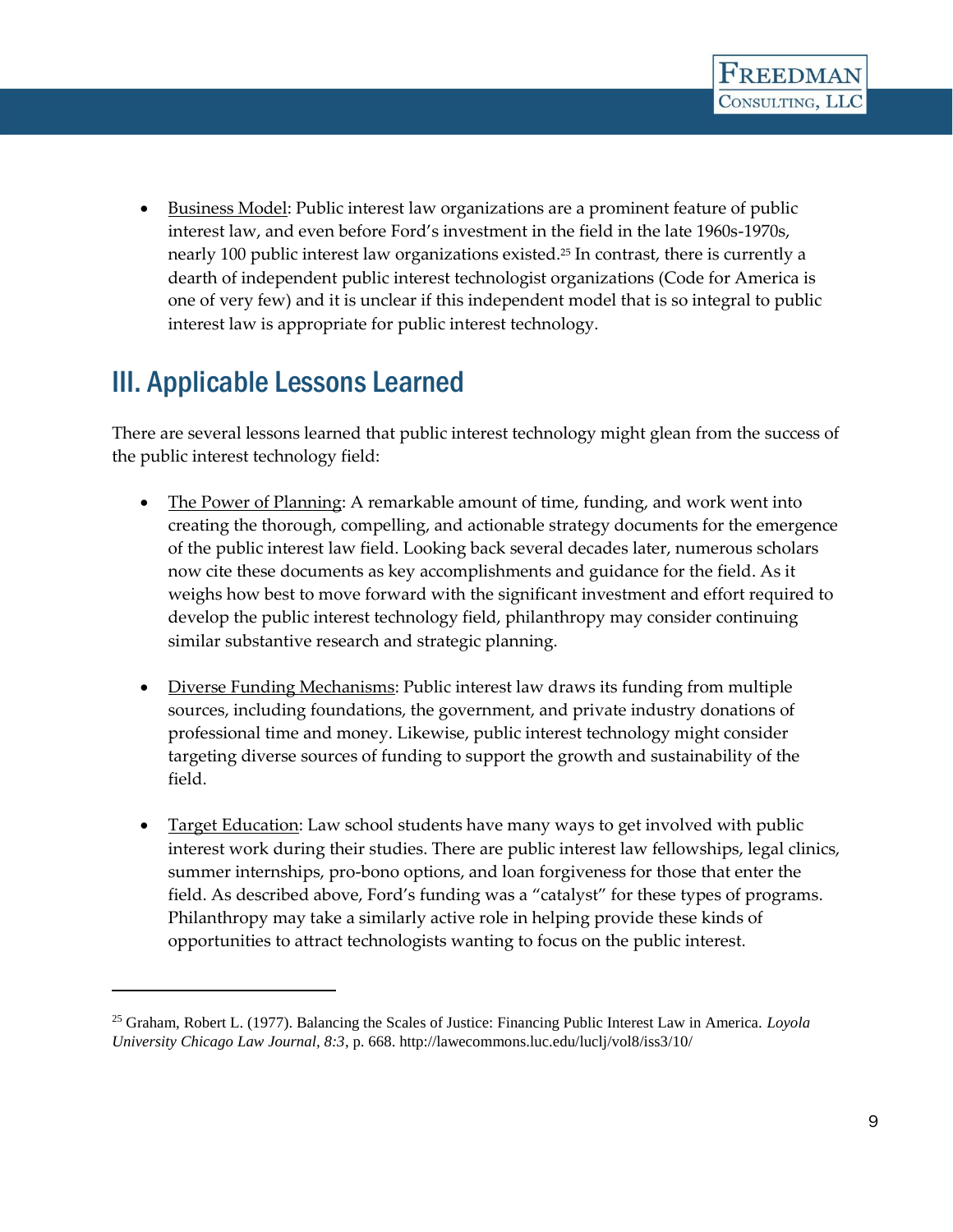• Leverage Corporate Allies: Concerned over increasingly limited government funding for public interest law, the ABA successfully leveraged their wealthy corporate partners to fill public interest needs, create a financially sustainable pro bono law program, and build the field generally. As the ABA remarked in the aforementioned letter to the Ford Foundation regarding the Law Firm Pro Bono Project, "it is large law firms which have the expertise and resources" to conduct "major impact" public interest work, and by involving them in public interest work the ABA not only enabled skilled lawyers to work in the public interest but also gained financial support from firms for the public interest law program. Moreover, the ABA was keenly aware of the power of prominent allies. "The wholehearted and visible participation in pro bono heightens the legitimacy of volunteer work for all attorneys," stated the ABA's grant proposal.<sup>26</sup>

One way to dramatically increase the amount of technologists getting exposed to, and working for, the public interest would be for philanthropy to work closely with private partners in the technology industry. This may include building *pro bono*-like pathways for technologists to be involved with projects on a limited or part-time basis, and using the financial resources and visibility of major technology firms to build the field.

• Look Internationally: One crucial outcome from the growth of the public interest law field in the United States has been the international spread of the field. Ford was described by Trubek as a "key player" in leveraging U.S. practitioners' knowledge to develop the public interest law field throughout the world, and it continues to develop the field domestically and abroad.<sup>27</sup> International knowledge-sharing could prove useful for developing the public interest technology field as well, particularly given that the Internet and technology generally connect people across the world, and that other countries are asking similar critical questions.

 $\overline{\phantom{a}}$ 

<sup>&</sup>lt;sup>26</sup> MacMullin, Glenda L. (1995). Letter and Grant Proposal from the American Bar Association to the Ford Foundation. Grant no. 08900977.

<sup>27</sup> Trubek, Louise G. (2011). Public Interest Law: Facing Problems of Maturity. *University of Arkansas at Little Rock Law Review, 33:4*, p. 965-967. http://lawrepository.ualr.edu/lawreview/vol33/iss4/4.